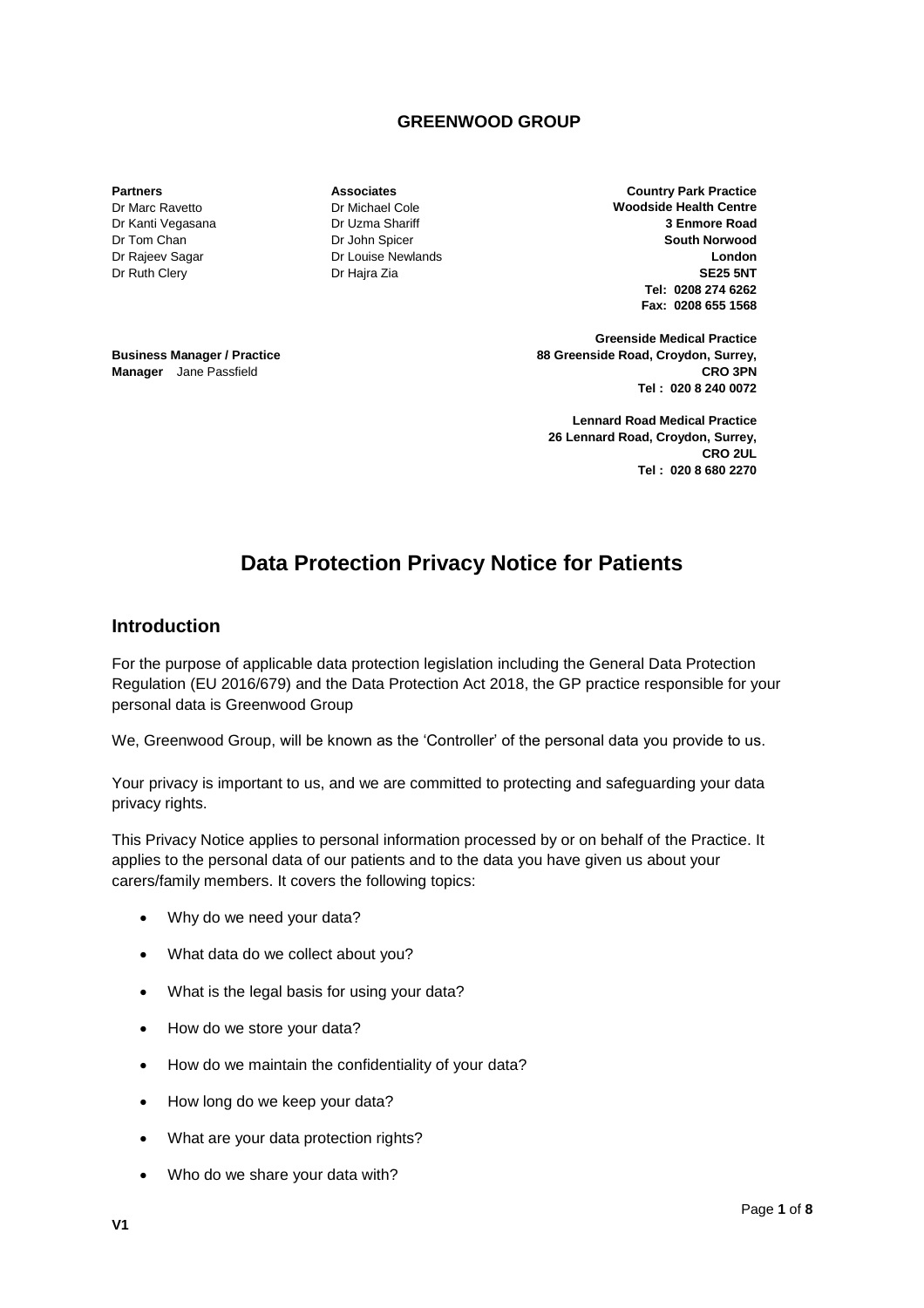- Are there other projects where your data may be shared?
- When is your consent not required?
- How can you access or change your data?
- What should you do if your personal information changes?
- Changes to our privacy policy
- Our Data Protection Officer
- How to contact the appropriate authorities

### **Why do we need your data?**

As your General Practice, we need to know your personal, sensitive and confidential data in order to provide you with appropriate healthcare services. Your records are used to facilitate the care you receive, and to ensure you receive the best possible healthcare.

Information may be used within the GP practice for clinical audit, to monitor the quality of the service provided.

### **What data do we collect about you?**

**Personal data**: We collect basic personal data about you which does not include any special types of information or location-based information. This includes your name, postal address and contact details such as email address and telephone number.

By providing the Practice with your contact details, you are agreeing to the Practice using those channels to communicate with you about your healthcare, i.e. by letter (postal address), by voice-mail or voice-message (telephone or mobile number), by text message (mobile number) or by email (email address). If you are unhappy or have a concern about our using any of the above channels, please let us know.

**Special Category personal data**: We also collect confidential data linked to your healthcare which is known as "special category personal data", in the form of health information, religious belief (if required in a healthcare context) ethnicity and gender. This is obtained during the services we provide to you and through other health providers or third parties who have provided you with treatment or care, e.g. NHS Trusts, other GP surgeries, Walk-in clinics etc.

Records which the Practice holds about you may include the following information:

- Details about you, such as your address, carer, legal representative, emergency contact details
- Any contact the Practice has had with you, such as appointments, clinic visits, emergency appointments etc.
- Notes and reports about your health
- Details about your treatment and care
- Results of investigations such as laboratory tests, x-rays etc
- Relevant information from other health professionals, relatives or those who care for you

NHS records may be electronic, on paper, or a mixture of both.

**Use of CCTV** : Closed circuit television is utilised to protect the safety of our patients, staff and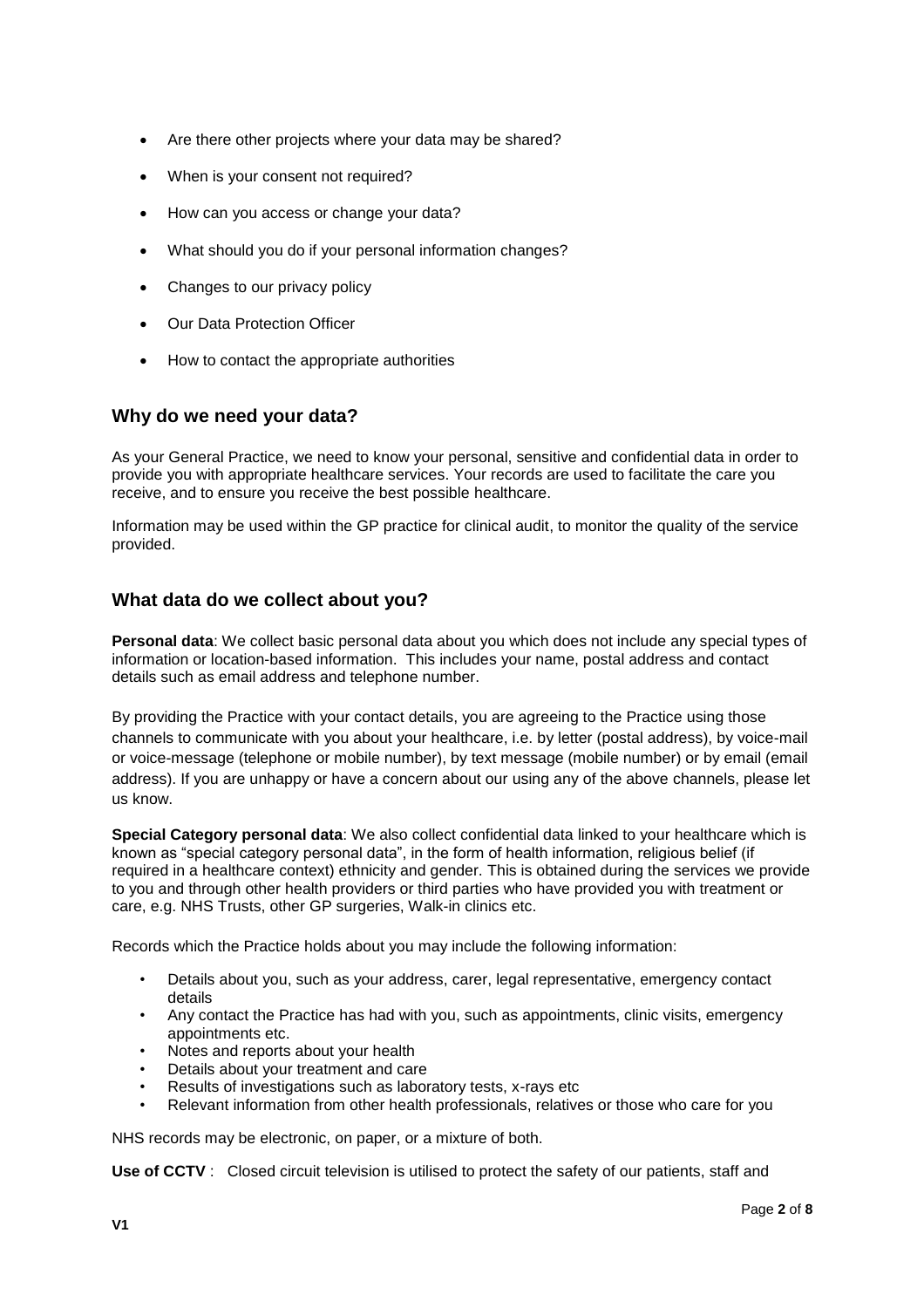members of the public. To maintain privacy and dignity, CCTV is not in place where examination or procedures are being undertaken. The Practice remains the data controller of this data and any disclosures or requests should be made to the Practice Manager.

### **What is the legal basis for using your data?**

We are committed to protecting your privacy and will only use information collected lawfully in accordance with:

- Data Protection Act 2018
- The General Data Protection Regulations 2016
- Human Rights Act 1998
- Common Law Duty of Confidentiality
- Health and Social Care Act 2012
- NHS Codes of Confidentiality, Information Security and Records Management

Under the General Data Protection Regulation we will lawfully be using your information in accordance with:

*Article 6 (e) - "processing is necessary for the performance of a task carried out in the public interest or in the exercise of official authority vested in the controller"*

*Article 9 (h) - "processing is necessary for the purposes of preventive or occupational medicine, for the assessment of the working capacity of the employee, medical diagnosis, the provision of health or social care or treatment or the management of health or social care systems"*

For the processing of special categories data, the basis is:

*Article 9 (2) (b) – "processing is necessary for the purposes of carrying out the obligations and exercising specific rights of the controller or of the data subject in the field of employment and social security and social protection law"*

These articles apply to the processing of information and the sharing of it with others for specific purposes.

### **How do we store your data?**

We have a Data Protection regime in place to oversee the effective and secure processing of your personal and special category (sensitive, confidential) data. No third parties have access to your personal data unless the law allows them to do so and appropriate safeguards have been put in place.

The Practice uses the system EMIS Web to manage Clinical information for your care and health. This system is provided by a company called EMIS Health Ltd which acts as a data processor on behalf of the Practice. They also use a sub-processor, Amazon Web Services, which acts under written instructins from EMIS Health Ltd. Under no circumstances are any of these organisation allowed or able to access your information.

All the personal data we use is processed by our staff in the UK. However, for the purposes of IT hosting and maintenance this information may be located on servers within the European Union. In all certain circumstances you may have the right to withdraw your consent to the processing of data. These circumstances will be explained in subsequent sections of this document.

In some circumstances we may need to store your data after your consent has been withdrawn, in order to comply with a legislative requirement.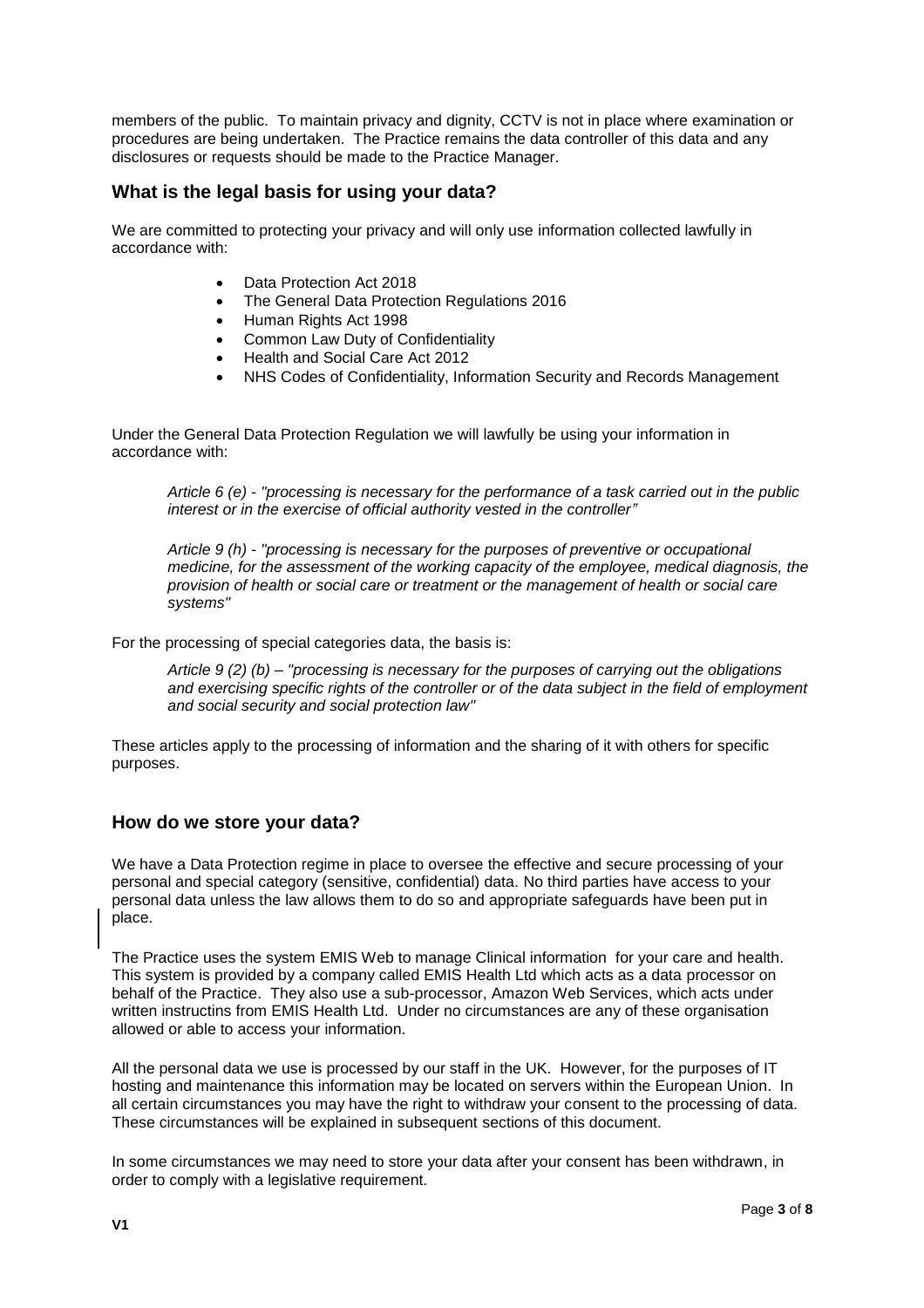## **How do we maintain the confidentiality of your data?**

Our Practice policy is to respect the privacy of our patients, their families and our staff and to maintain compliance with the General Data Protection Regulations (GDPR) and all UK specific Data Protection requirements. Our policy is to ensure all personal data related to our patients will be protected.

We use a combination of working practices and technology to ensure that your information is kept confidential and secure.

Every member of staff who works for an NHS organisation has a legal obligation to keep information about you confidential.

All employees and sub-contractors engaged by our Practice are asked to sign a confidentiality agreement. The Practice will, if required, sign a separate confidentiality agreement if the client deems it necessary. If a sub-contractor acts as a data processor for Greenwood Group an appropriate contract will be established for the processing of your information.

Some of this information will be held centrally and used for statistical purposes. Where this happens, we take strict measures to ensure that individual patients cannot be identified.

Sometimes your information may be requested to be used for research purposes. The Practice will always gain your consent before releasing the information for this purpose in an identifiable format. In some circumstances you can Opt-out of the Practice sharing any of your information for research purposes.

### **How long do we keep your data?**

We are required under UK law to keep your information and data for the full retention periods as specified by the NHS Records Management Code of Practice for Health and Social Care and in accordance with National Archives requirements.

More information on records retention can be found online at: [https://digital.nhs.uk/article/1202/Records-Management-Code-of-Practice-for-Health-and-Social-Care-](https://digital.nhs.uk/article/1202/Records-Management-Code-of-Practice-for-Health-and-Social-Care-2016)[2016](https://digital.nhs.uk/article/1202/Records-Management-Code-of-Practice-for-Health-and-Social-Care-2016)

## **What are your data protection rights?**

If we already hold your personal data, you have certain rights in relation to it.

**Right to object**: If we are using your data because we deem it necessary for our legitimate interests to do so, and you do not agree, you have the right to object. We will respond to your request within 30 days (although we may be allowed to extend this period in certain cases). Generally, we will only disagree with you if certain limited conditions apply.

**Right to withdraw consent**: Where we have obtained your consent to process your personal data for certain activities (for example a research project), or consent to market to you, you may withdraw your consent at any time.

**Right to erasure**: In certain situations (for example, where we have processed your data unlawfully), you have the right to request us to erase your personal data. We will respond to your request within 30 days (although we may be allowed to extend this period in certain cases) and will only disagree with you if certain limited conditions apply.

**Right of data portability**: If you wish, you have the right to transfer your data from us to another data controller. We will help with this with a GP to GP data transfer and transfer of your hard copy notes.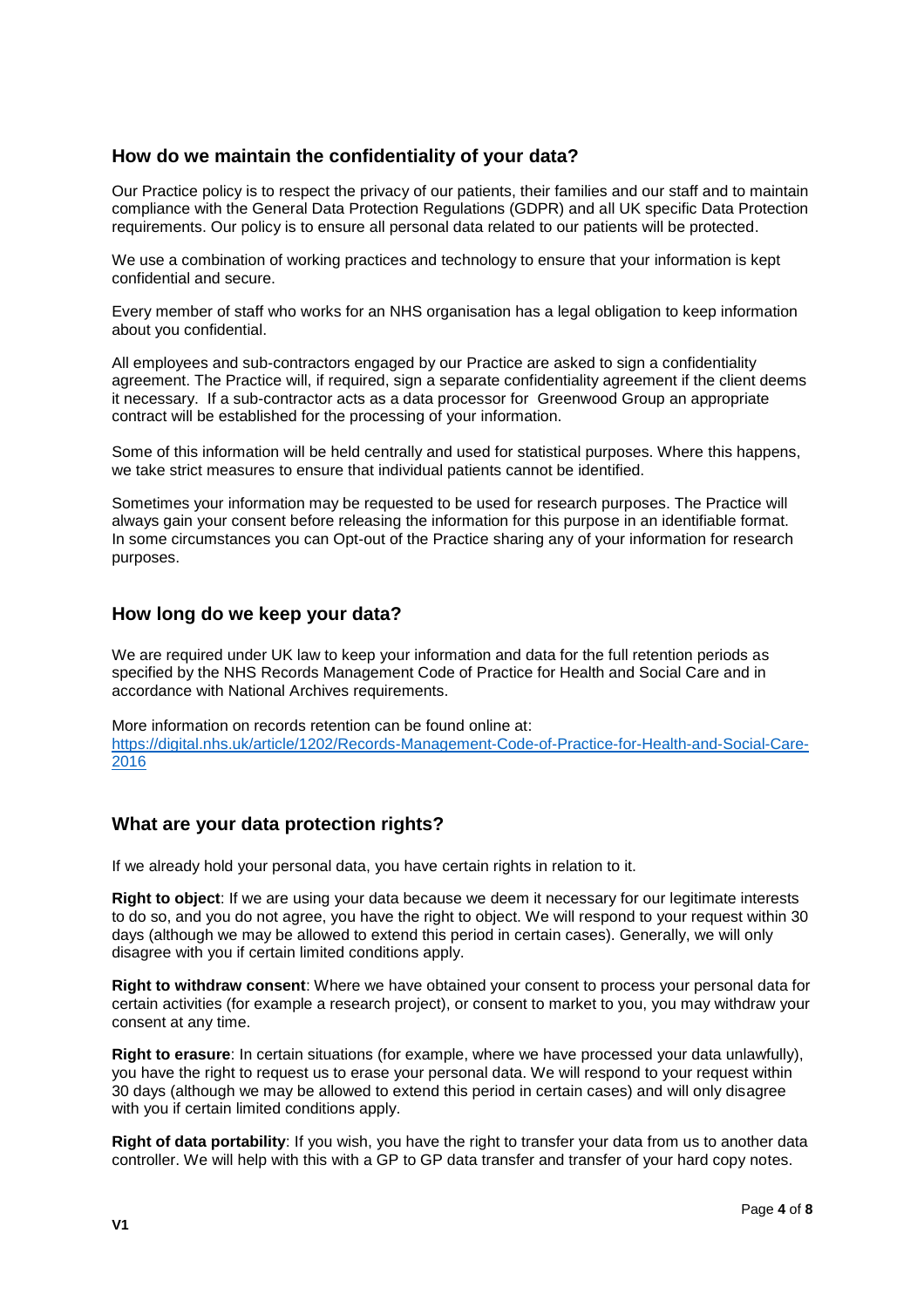**National Data Opt-Out**: The National Data Opt-Out is a service introduced on 25 May 2018 that allows people to opt out of their confidential patient information being used for research and planning purposes. The National Data Opt-Out replaces the previous Type 2 Opt-Out, which required NHS Digital not to share a patient's confidential patient information for purposes beyond their individual care. Any patient who had a Type 2 Opt-Out has had it automatically converted to a National Data Opt-Out from 25 May 2018 and has received a letter giving them more information and a leaflet explaining the new service. If a patient wants to change their choice, they can use the new service to do this. You can find out more from the Practice or by visiting: <https://www.nhs.uk/your-nhs-data-matters/>

If you wish to raise a query or request relating to any of the above, please contact us. We will seek to deal with it without undue delay, and in any event in accordance with the requirements of any applicable laws. Please note that we may keep a record of your communications to help us resolve any issues which you raise.

### **Who do we share your data with?**

We consider patient consent as being the key factor in dealing with your health information.

To provide around-the-clock safe care, we will make information available to trusted organisations for specific purposes unless you have asked us not to,

To support your care and improve the sharing of relevant information to our partner organisations when they are involved in looking after you, we will share information to other systems. The general principle is that information is passed to these systems unless you request that this does not happen, but that system users should ask for your consent before viewing your record.

Our partner organisations are:

- NHS Trusts / Foundation Trusts
- GPs
- NHS Commissioning Support Units
- Independent Contractors such as dentists, opticians, pharmacists
- Private Sector Providers
- Voluntary Sector Providers
- Ambulance Trusts
- Clinical Commissioning Groups
- Social Care Services
- NHS England (NHSE) and NHS Digital (NHSD)
- Multi Agency Safeguarding Hub (MASH)
- Local Authorities
- Education Services
- Fire and Rescue Services
- Police and Judicial Services
- Voluntary Sector Providers
- Private Sector Providers
- Other 'data processors' which you will be informed of

You will be informed who your data will be shared with, and in cases where your consent is required you will be asked for it.

Below are some examples of when we would wish to share your information with trusted partners.

**Primary Care Networks**: We are a member of the Croydon GP Super Network. This means we work closely with a number of local practices and care organisations for the purpose of direct patient care. They will only be allowed to access your information if it is to support your healthcare needs. If you have any concerns about how your information may be accessed within our primary care network, we would encourage you to speak or write to us.

**Extended Access:** We provide extended access services to our patients which means you can access medical services outside of our normal working hours. In order to provide you with this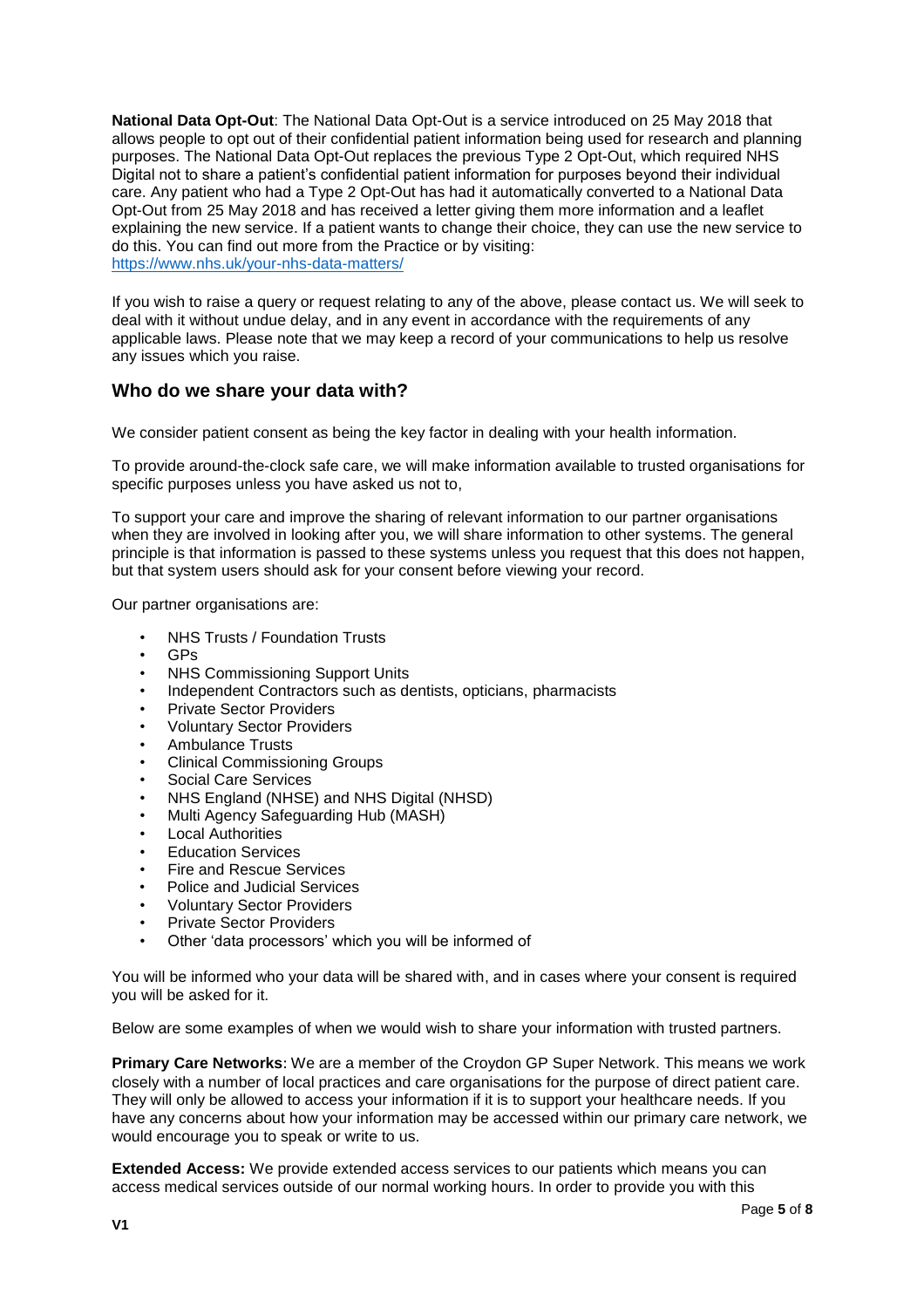service, we have formal arrangements in place with the Clinical Commissioning Group and with other practices whereby certain key "**hub"** practices offer this service on our behalf for you as a patient to access outside our opening hours. Those key "**hub"** practices will need to have access to your medical record to be able to offer you the service. We have robust data sharing agreements and other clear arrangements in place to ensure your data is always protected and used for those purposes only.

**Medicines Management:** The Practice may conduct Medicines Management Reviews of medications prescribed to its patients. This service performs a review of prescribed medications to ensure patients receive the most appropriate, up-to-date and cost-effective treatments. Our local NHS Clinical Commissioning Group employs specialist pharmacists and they may at times need to access your records to support and assist us with prescribing. This reason for this is to help us manage your care and treatment.

**Individual Funding Requests:** An Individual Funding Request is a request made on your behalf, with your consent, by a clinician, for the funding of specialised healthcare which falls outside the range of services and treatments that CCG has agreed to commission for the local population. An Individual Funding Request is considered when a case can be set out by a patient's clinician that there are exceptional clinical circumstances which make the patient's case different from other patients with the same condition who are at the same stage of their disease, or when the request is for a treatment that is regarded as new or experimental and where there are no other similar patients who would benefit from this treatment. A detailed response, including the criteria considered in arriving at the decision, will be provided to the patient's clinician.

## **Are there other projects where your data may be shared?**

**Other research projects:** With your consent we would also like to use your name, contact details and email address to inform you of services that may benefit you. There may be occasions when authorised research facilities would like to invite you to participate in research, innovations, identifying trends or improving services. At any stage where we would like to use your data for anything other than the specified purposes and where there is no lawful requirement for us to share or process your data, we will ensure that you have the ability to consent or to opt out prior to any data processing taking place. This information is not shared with third parties or used for any marketing and you can unsubscribe at any time via phone, email or by informing the Practice.

### **When is your consent not required?**

We will only ever use or pass on information about you to others involved in your care if they have a genuine need for it. We will not disclose your information to any third party without your permission unless there are exceptional circumstances.

There are certain circumstances where we are required by law to disclose information, for example:

- where there is a serious risk of harm or abuse to you or other people
- where a serious crime, such as assault, is being investigated or where it could be prevented
- notification of new births
- where we encounter infectious diseases that may endanger the safety of others, such as meningitis or measles (but not HIV/AIDS)
- where a formal court order has been issued
- where there is a legal requirement, for example if you had committed a Road Traffic **Offence**

We are also required to act in accordance with Principle 7 of the Caldicott Review (Revised version 2013) which states: "*The duty to share information can be as important as the duty to protect patient confidentiality*." This means that health and social care professionals should have the confidence to share information in the best interests of their patients within the framework set out by the Caldicott Principles.

### **How can you access or change your data?**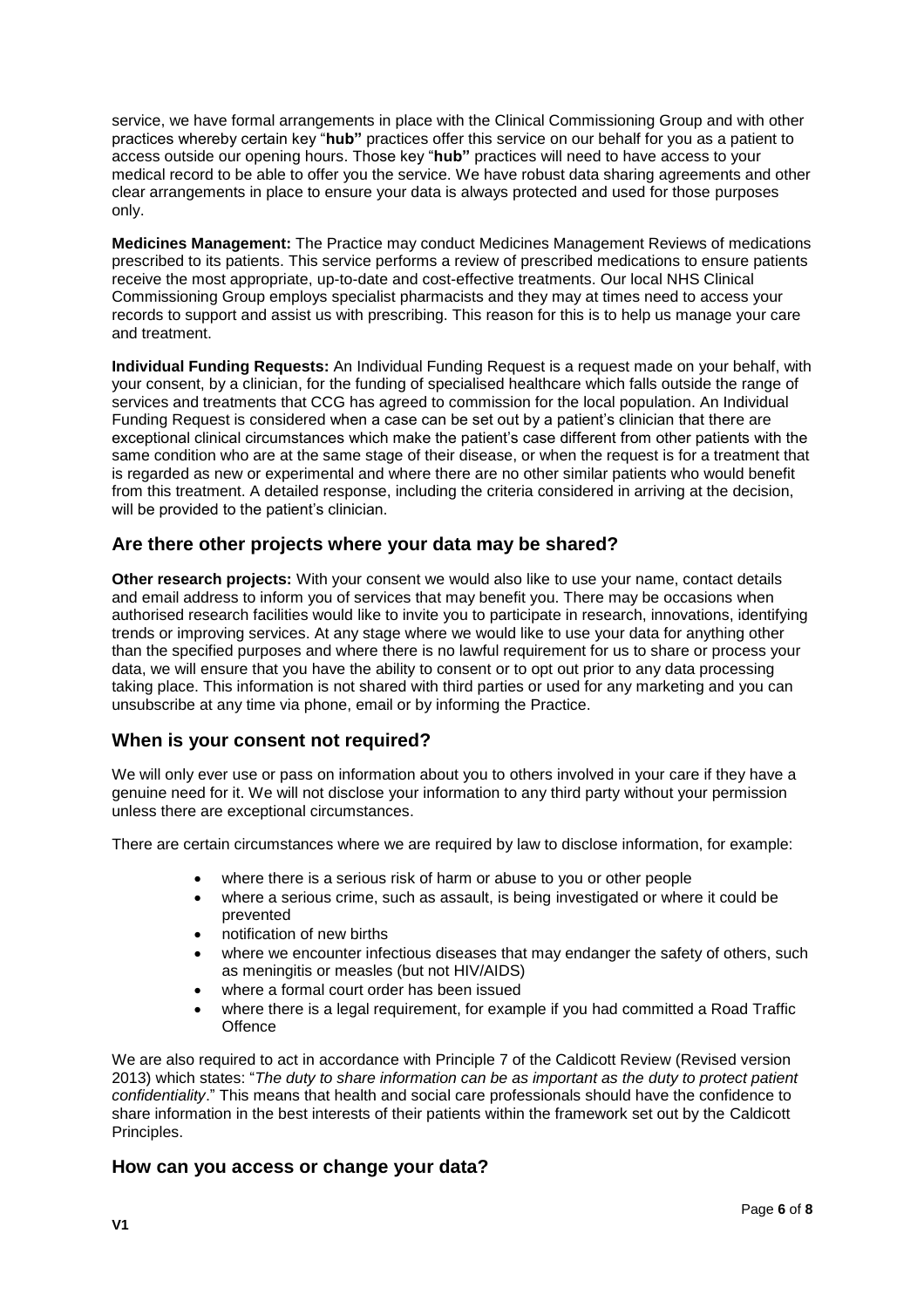You have a right under the Data Protection legislation to request access to view or to obtain copies of the information the Practice holds about you and to have it amended should it be inaccurate.

Your request should be made to the Practice and we have a form (SAR – Subject Access Request) which you will need to complete (Please ask at Reception if needed). We are required to respond to you within one calendar month.

For information from the hospital you should write direct to them. You will need to give adequate information (full name, address, date of birth, NHS number and details of your request) so that your identity can be verified and your records located.

There is no charge to receive a copy of the information held about you.

### **What should you do if your personal information changes?**

Please contact the Practice Manager as soon as any of your details change. This is especially important for changes of address or contact details (such as your mobile phone number).

The Practice will from time to time ask you to confirm that the information we currently hold is accurate and up-to-date.

### **Changes to our privacy policy**

It is important to point out that we may amend this Privacy Notice from time to time.

### **Our Data Protection Officer**

The local CCG has appointed Umar Sabat to act on behalf of GP Practices to be the Data Protection Officer.

He can be contacted on the following e-mail address: [Dpo.swl@nhs.net](mailto:Dpo.swl@nhs.net)

If you have any concerns about how your data is shared, or if you would like to know more about your rights in respect of the personal data we hold about you, then please contact the Practice Data Protection Officer.